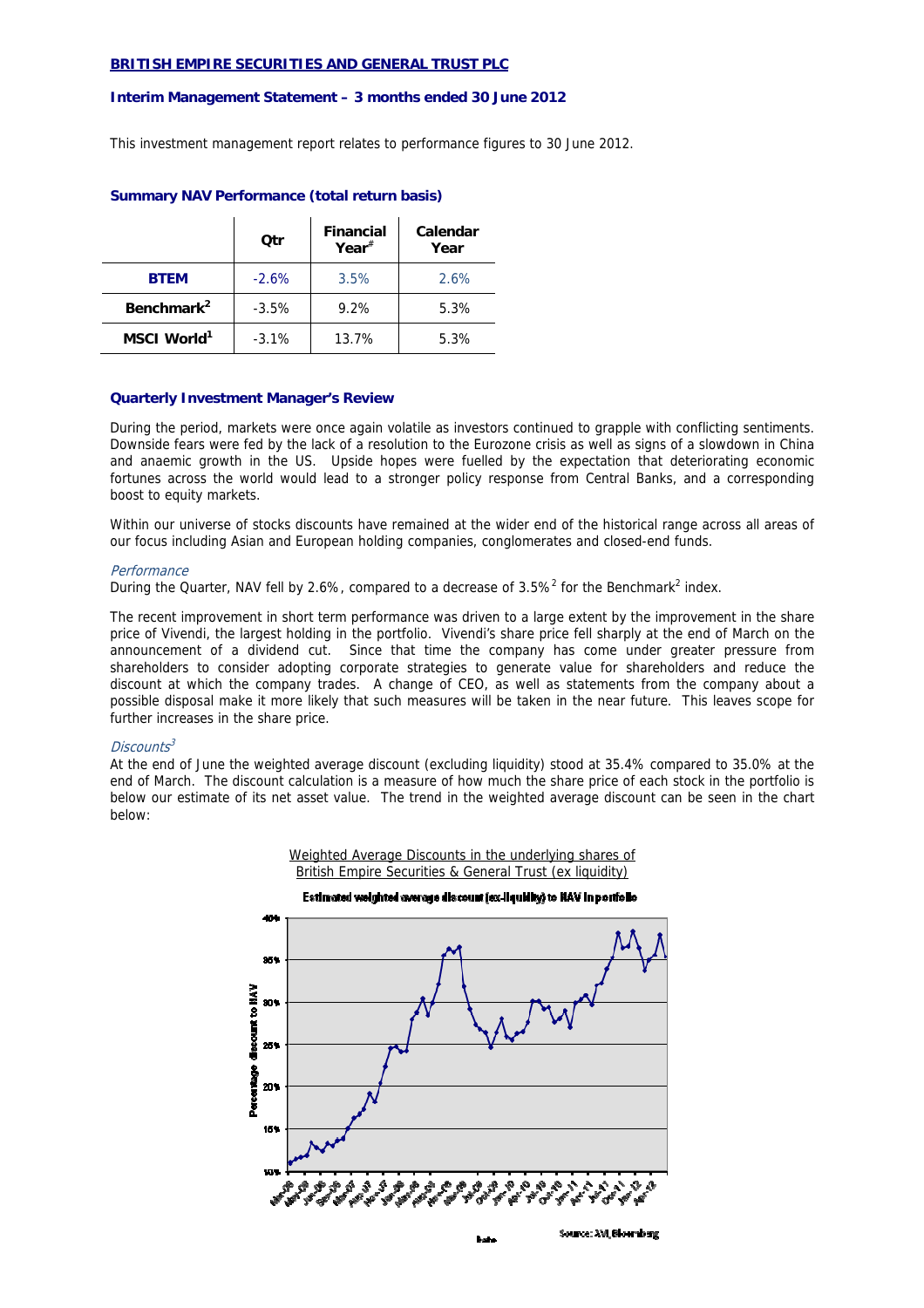## **Activity**

During the quarter notable new investments include Fraser & Neave, a Singapore listed property and beverages conglomerate, and LMS Capital, a London listed private equity closed end fund. Both of these are on attractive discounts to NAV and have potential catalysts to narrow the discounts at which they trade.

We successfully sold out of our holding in Deutsche Wohnen – a portfolio of German residential property - as the valuation of the shares improved to the point where they became expensive relative the value of the underlying assets.

#### Share Buyback

We bought back 323,008 shares in British Empire during the period at an average price of 405p. The shares were purchased at discounts between 12% and 14%.

Subsequent to the period end we bought back 100,000 shares on 6 July at a price of 416.5p, a discount of 13%. A further 1,200,000 shares were bought back on 26 July 2012 at 412.6p representing a discount of 14%.

# **Financial Performance** to 30 June 2012

#### **Statistics**

|                                           | Value      | 1 qtr  | 1 yr    | 3 yr    | $5 \text{ yr}$ |
|-------------------------------------------|------------|--------|---------|---------|----------------|
|                                           | (GB pence) | %      | %       | %       | %              |
| Price <sup>1</sup>                        | 408.0      | $-3.2$ | $-20.1$ | 14.1    | $-2.9$         |
| Net Asset Value <sup>1</sup>              | 459.5      | $-3.1$ | $-16.2$ | 20.2    | $-8.0$         |
| Net Asset Value Total Return <sup>1</sup> |            | $-2.6$ | $-14.3$ | 26.7    | 0.2            |
| Benchmark <sup>1</sup>                    |            | $-3.5$ | $-6.5$  | 43.2    | 6.4            |
|                                           |            |        |         |         |                |
| Annual Returns (%)                        | 2011       | 2010   | 2009    | 2008    | 2007           |
| Price <sup>1</sup>                        | $-12.8$    | 18.5   | 27.9    | $-22.3$ | $-2.8$         |
| MSCI World <sup>1</sup>                   | $-4.3$     | 15.9   | 16.5    | $-17.4$ | 7.7            |

1 Source: Morningstar. Share price total return is on a mid-to-mid basis, with net income re-invested.

2 Morningstar Global Growth Index: official Benchmark from 1 October 2008

3 Discounts are AVI estimates

| <b>Top Ten Equity Holdings</b> | ℅    |
|--------------------------------|------|
| Vivendi                        | 9.64 |
| Orkla                          | 6.83 |
| Jardine Strategic              | 5.37 |
| Investor AB                    | 4.86 |
| Aker                           | 4.63 |
| Jardine Matheson               | 4.57 |
| GBL.                           | 3.54 |
| Sofina                         | 3.11 |
| Wheelock & Co                  | 2.89 |
| <b>Granite Real Estate</b>     | 2.54 |

### **Geographic Breakdown (% of total assets)**

| 30/06/12 | 31/03/12 |
|----------|----------|
| 3.10     | 3.24     |
| 35.98    | 38.75    |
| 1.45     | 2.83     |
| 12.44    | 11.04    |
| 25.07    | 22.35    |
| 7.76     | 5.69     |
| 14.19    | 16.10    |
|          |          |

~ Liquidity is held primarily in UK and US Government Securities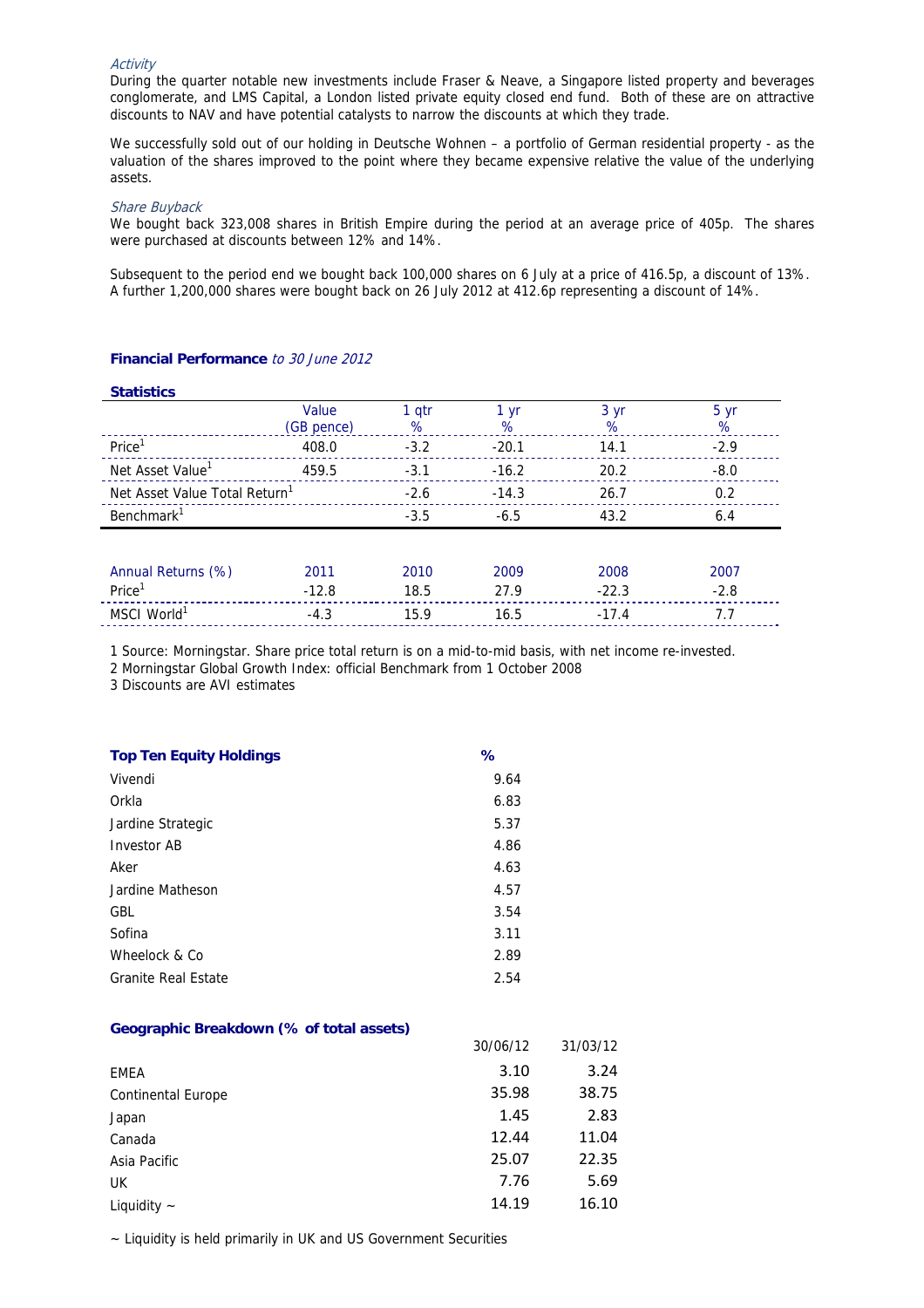| <b>Sector Breakdown</b>      |          |          |
|------------------------------|----------|----------|
|                              | 30/06/12 | 31/03/12 |
| Investment Holding Companies | 48.60    | 47.08    |
| Other                        | 12.81    | 11.11    |
| Mining & Resources           | 5.78     | 8.26     |
| Real Estate Companies        | 10.31    | 9.78     |
| <b>Investment Companies</b>  | 8.31     | 7.68     |
| Liguidity                    | 14.19    | 16.10    |

## **Major Movers**

| <b>Largest Risers</b>     | Percent<br>change | reiceill<br>Ωf<br><b>Assets</b> |
|---------------------------|-------------------|---------------------------------|
| <b>Amerisur Resources</b> | 31.71%            | 1.27%                           |
| Wheelock & Co             | 24.79%            | 2.89%                           |
| <b>Largest Fallers</b>    | Percent<br>change | Percent<br>Ωf<br><b>Assets</b>  |
| RHJ International         | $-20.09%$         | 0.67%                           |
| Detour Gold               | $-17.53%$         | 1.86%                           |

# **Further Information**

Investment Manager – John Pennink, Asset Value Investors Limited. +44 20 7647 2900 info@assetvalueinvestors.com

The share price can be found under 'INVESTMENT COMPANIES' in The Financial Times, The Times, The Daily Telegraph, The Scotsman and The Evening Standard.

**Percent** 

#British Empire Securities and General Trust financial year commences on the 1<sup>st</sup> of October.

Information may be found on the following websites. www.british-empire.co.uk or www.assetvalueinvestors.com

The content of the Company's web-pages and the content of any website or pages which may be accessed through hyperlinks on the Company's web-pages, other than the content of this Interim Management Statement, are neither incorporated into nor form part of the above announcement.

### **Risk Factors you should consider before investing**

Investment in the British Empire Securities and General Trust plc (the "Trust") carries risks, which are more fully described in the Key Features Document. Listed below are some of the key risks:

Investors are reminded that past performance is not a guide to future performance and that their capital will be at risk and they may therefore lose some or all of the amounts that they choose to invest in the Trust.

The Trust utilises gearing techniques (leverage) which exaggerate market movements both down and up and which could mean sudden and large falls in market value.

Movements in exchange rates can impact both the level of income received and the capital value of your investment. If the currency of your residence strengthens against the currency in which the underlying investments of the fund are made, the value of your investment will reduce and vice versa.

As with all stock exchange investments the value of investment trust shares will immediately fall by the difference between the buying and selling prices.

Where investments are made in emerging market, unquoted securities or smaller companies, their potential volatility may increase the risk to the value of, and the income from the investment.